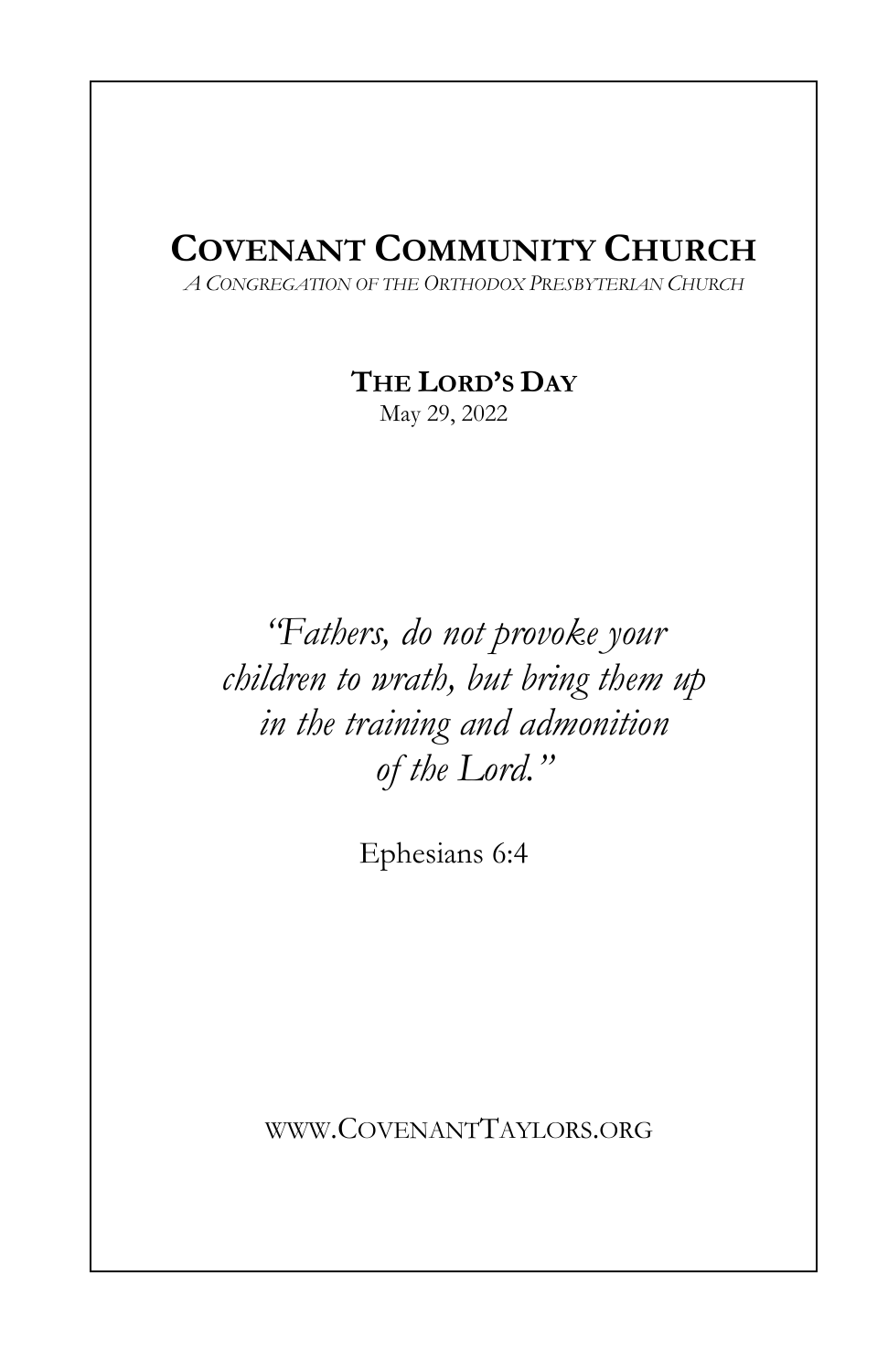# **COVENANT COMMUNITY CHURCH**

A CONGREGATION OF THE ORTHODOX PRESBYTERIAN CHURCH

May 29, 2022 – 11:00 am

| The Order of Worship                                                                          |  |  |
|-----------------------------------------------------------------------------------------------|--|--|
|                                                                                               |  |  |
| S The Hymn of Adoration  "All Hail the Power of Jesus' Name!"<br>Trinity Psalter Hymnal#375   |  |  |
|                                                                                               |  |  |
|                                                                                               |  |  |
|                                                                                               |  |  |
| Trinity Psalter Hymnal#567                                                                    |  |  |
|                                                                                               |  |  |
| S The Psalm of Response  "All People That on Earth Do Dwell"<br>Trinity Hymnal#1 (see insert) |  |  |
|                                                                                               |  |  |
| Prayer of Thanksgiving, Supplication and for Illumination                                     |  |  |
|                                                                                               |  |  |
| S The Psalm of Preparation  "The Heavens Above Declare"<br>Trinity Psalter Hymnal#19A, v6-9   |  |  |
| "Christian Baptism: Parenting; What Not To Do, What To Do"<br>Pastor Peter Van Doodewaard     |  |  |
| S The Psalm of Response  "Blest the Man Who Fears Jehovah"<br>Trinity Psalter Hymnal#128B     |  |  |
|                                                                                               |  |  |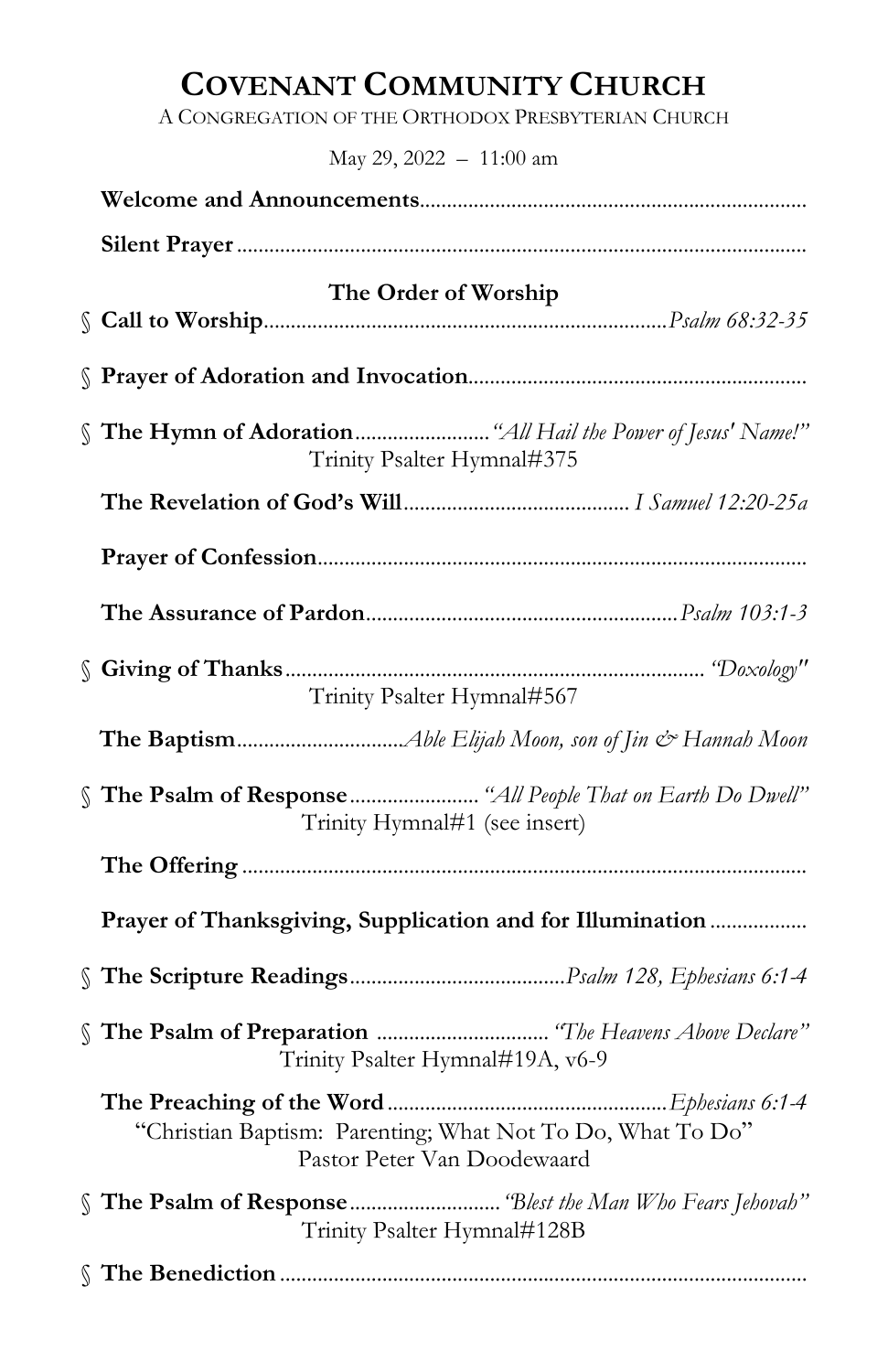# § **The Doxology** ................................................................................*"Gloria Patri"*

Trinity Psalter Hymnal#571

 *§* Please stand, if you are able.

**WELCOME** to our worship and fellowship at Covenant Community Church. We are a congregation of the Orthodox Presbyterian Church. We are a people grateful for the gospel of our Lord Jesus Christ, which promises the forgiveness of sins and eternal life to all who trust in Christ alone for salvation.

#### **CHILDREN IN WORSHIP**

Young children are welcome to join in our worship. If you anticipate that your child cannot exercise the necessary self-control to remain still, please consider making good use of our training room out of consideration for others—particularly during the preaching of the Word.

#### **THE LORD'S SUPPER**

Next week we hope to celebrate the sacrament of the Lord's Supper in our morning worship service.

Take some time this week to reflect on the reality and offense of your sin, the glorious grace of God who receives and cleanses sinners by the blood of Christ, and how the pattern of your own life ought to be conformed to the image of Christ out of thankfulness for so great a salvation.

#### **DIACONAL OFFERING**

Please remember that we take our monthly diaconal offering (for the poor and needy) immediately after the celebration of the Lord's Supper next week. This offering is a fitting expression of our care for one another in the body of Christ.

# **CHILDREN'S PROGRAM**

You are invited to join us for a year-end children's program this evening after our evening worship service. Our children and youth will be presenting a selection of songs, Scripture recitations, and catechism questions which they have learned in their classes this schoolyear.

# **MEN'S FELLOWSHIP**

Our men's fellowship will meet from 8:30-10:30 am on Saturday, June 4th, continuing to read *Maturity* by Sinclair Ferguson.

#### **HIGH SCHOOL FELLOWSHIP**

Young people ages 14-18, please mark your calendars for our next high school fellowship on Friday, June 10th, at 6:30 pm at the Culberson home.

#### **CHRISTIAN EDUCATION**

Our **adult Sunday School** classes continue in our four-quarter pattern (theology, church history, Christian living, and Biblical studies) until we take our summer break from Sunday School. Pastor Van Doodewaard is currently